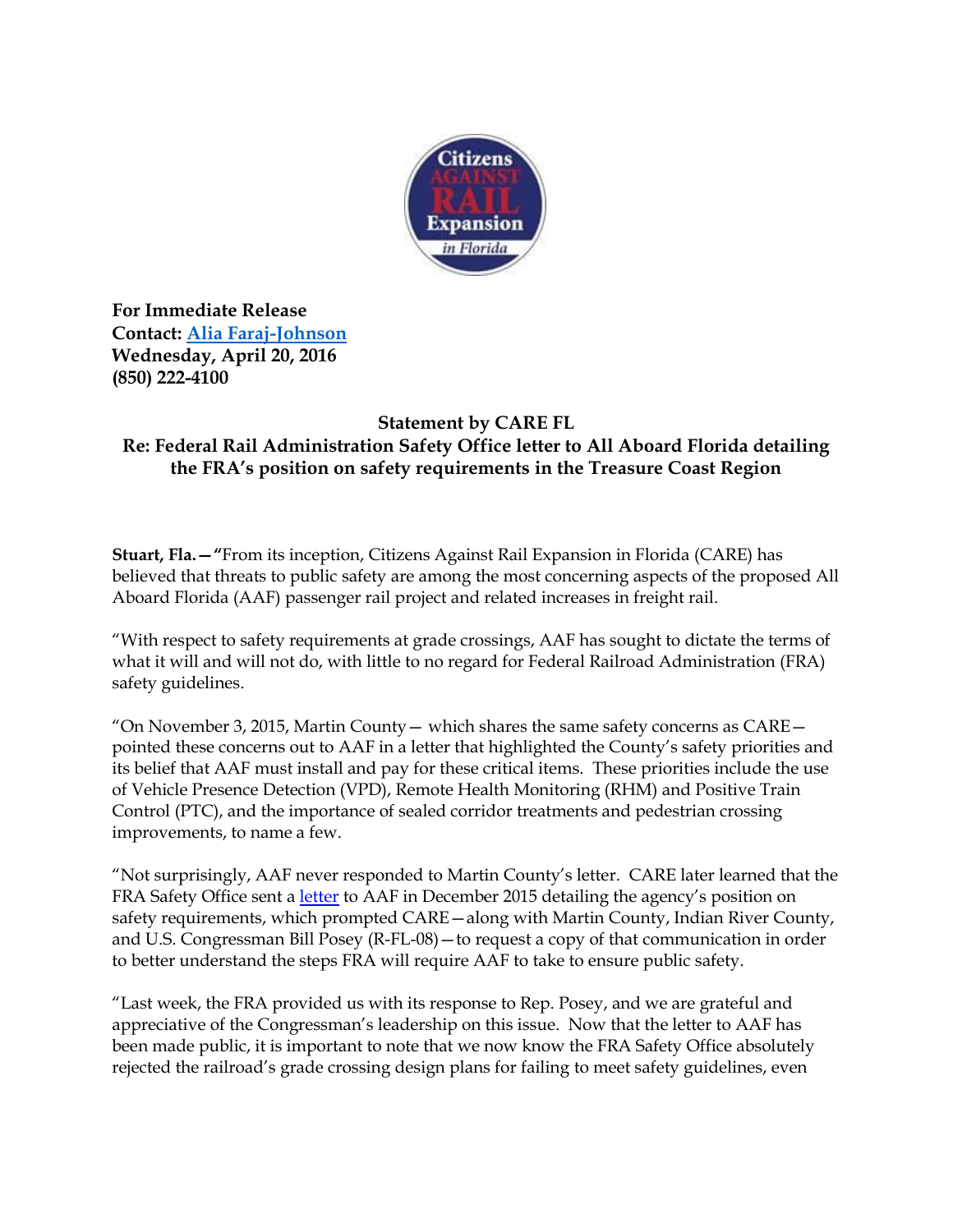though the rest of the U.S. Department of Transportation (DOT) is fully supportive of the AAF project.

"The letter states: "FRA has determined that the highway-rail grade crossing plans submitted by AAF **do not conform** to the highway-rail grade crossing treatments in the FEIS…We also disagree with AAF's assertion that AAF's alternatives comply with FRA's sealed corridor guidelines."

"The FRA Safety Office letter clearly rebukes the commitment from AAF President Michael Reininger with respect to the railroad's grade crossing obligations. It states: "We are pleased to hear from Mr. Reininger that AAF is not 'resistant to grade crossing improvement obligations.' Based on that understanding, and communications from Under Secretary Rogoff and FRA Administrator Feinberg to AAF, we expect AAF to comply with the grade crossing treatments in the FEIS."

"In the letter and accompanying seven-page document, the FRA Safety Office recommends that AAF equip all automatic highway-rail grade crossing warning systems with RHM technology. It also stresses the importance of VPD and dismisses AAF's assertion that the technology is unreliable in areas where lightning is present. Further, the FRA Safety Office rejects AAF's assertion that reducing the length of non-traversable medians (designed to discourage motorists from driving around the gates) is an acceptable safety alternative, and notes the requirement that AAF install exit gates at locations where it cannot achieve the required 100 feet of non-traversable median curbing.

"These are just a few examples of the important information included in the FRA letter and attachment, and the Safety Office positions revealed in these documents are a clear example of the work CARE and the Counties have been undertaking. CARE, the Counties and their legal teams have consistently and forcefully stressed to AAF and the FRA the need for specific actions to ensure public safety, and the positions set forth by the FRA—again, an agency that in the past has not hidden its support for the project—are encouraging.

"It is unfortunate that the FRA only responded to Rep. Posey after AAF was given time to take corrective action and resubmit grade crossing plans in a manner intended to lead the public to believe that all safety concerns had been appropriately resolved. That said, we are appreciative that the FRA Safety Office seems to take seriously its responsibilities with respect to this project, as the rest of the Department of Transportation has often appeared not to.

"Let us be clear, this FRA Safety Office action doesn't make the Brightline railroad safe. Below is a list of things we still don't know, or things that we believe will never be fixed.

- 1) It is still not clear what is contained in the plans. We only have plans for the intersections, but have not seen plans for the area in between, for example, safety guidelines suggest certain areas be fenced in.
- 2) It still leaves the community paying for the upkeep forever after it is installed by them.
- 3) If no sidewalk currently exists but people need one, AAF's position is that the community pay for its installation; or if residents are clearly transiting the tracks, e.g.,